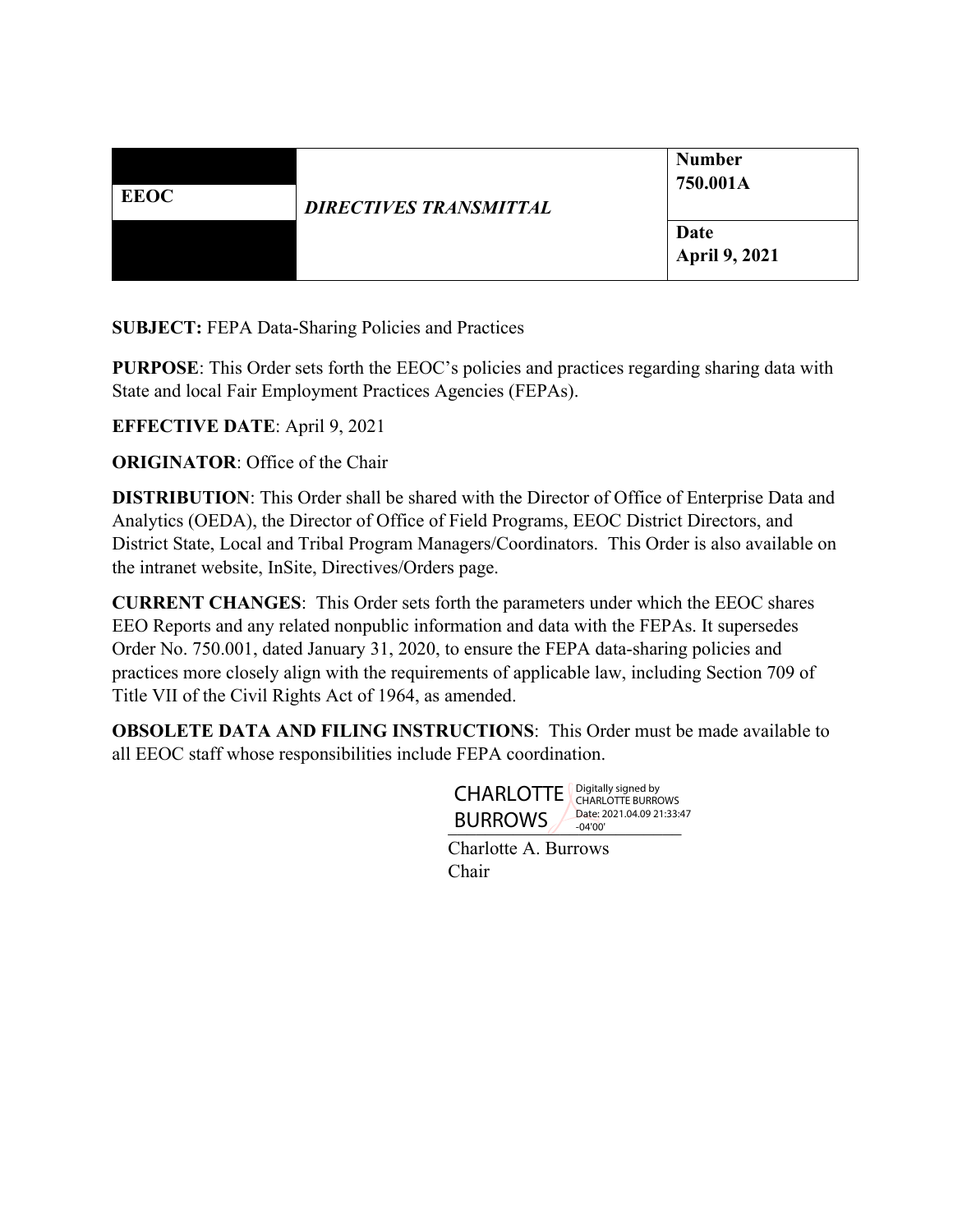## **RESEARCH PROGRAMS Dissemination of Data**

- **1. SUBJECT:** FEPA Data-Sharing Policies and Practices.
- **2. PURPOSE**: This Order covers the EEOC's policies and practices regarding sharing data with State and local Fair Employment Practices Agencies (FEPAs). It supersedes Order No. 750.001, dated January 31, 2020.
- **3. APPLICABILITY**. This Order applies to all EEOC staff.
- **4. EFFECTIVE DATE**. April 9, 2021.
- **5. ORIGINATOR**. Office of the Chair.
- **6. RESPONSIBILITY**. The Office of Enterprise Data and Analytics (OEDA) and Office of Field Programs (OFP) are responsible for carrying out the policies and practices contained in this Order.

## **7. POLICIES**.

## **FEPA Data-Sharing Policies and Practices**

7.1 Section 709(c) of Title VII of the Civil Rights Act of 1964, as amended, ("Title VII") requires every employer, employment agency, and labor organization subject to Title VII to "(1) make and keep such records relevant to the determinations of whether unlawful employment practices have been or are being committed, (2) preserve such records for such periods, and (3) make such reports therefrom as the Commission shall prescribe by regulation or order, after public hearing, as reasonable, necessary, or appropriate for the enforcement of this subchapter or the regulations or orders thereunder."<sup>[1](#page-1-0)</sup>

<span id="page-1-0"></span><sup>1</sup> 42 U.S.C. 2000e-8(c)*.*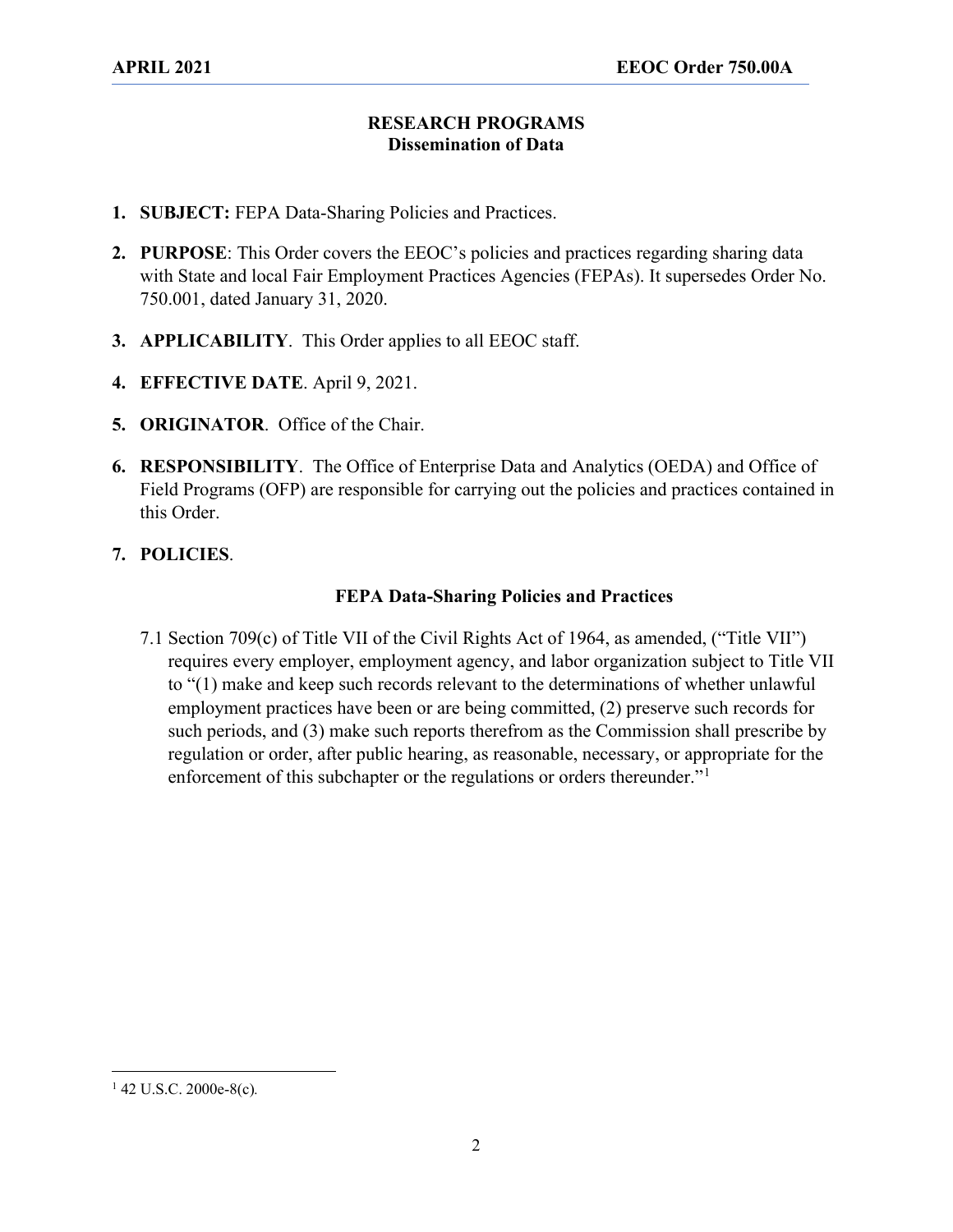- 7.2 Pursuant to Section 709(c) of Title VII and EEOC regulations, [2](#page-2-0) the EEOC requires covered entities to submit the following information collections ("EEO Reports"):
	- EEO-1 annual collection of labor force data from employers covered by Title VII, including certain federal contractors.<sup>[3](#page-2-1)</sup>
	- EEO-3 biennial collection (in even-numbered years) of labor force data covering local referral unions with 100 or more employees within the United States and District of Columbia.
	- EEO-4 biennial collection (in odd-numbered years) of labor force data covering all states and all other political jurisdictions with 100 or more employees.
	- EEO-5 joint biennial collection (in even numbered years) by the EEOC and the Office for Civil Rights of the Department of Education, covering all public elementary and secondary school districts with 100 or more employees in the United States.
- 7.3 EEO Reports and any related nonpublic information and data are collectively referred to in this Order as "EEO Information."
- 7.4 Section 709(b) of Title VII allows the EEOC to cooperate with State and local agencies that administer State fair employment practices laws (FEPAs), stating that the EEOC "may enter into written agreements with such State or local agencies," subject to certain conditions. [4](#page-2-2) Section 709(d) of Title VII provides that the EEOC "shall furnish upon request and without cost to any [FEPA] information obtained pursuant to subsection

<span id="page-2-2"></span><sup>4</sup> 42 U.S.C. 2000e-8(b).

<span id="page-2-0"></span><sup>&</sup>lt;sup>2</sup> The regulations governing EEO Reports are set forth in the following subparts of 29 CFR Part 1602: Subpart B (Employer Information Report EEO-1); Subpart F (Local Union Report EEO-3); Subpart J (State and Local Government Information Report EEO-4; and Subpart M (Elementary-Secondary Staff Information Report EEO-5). In addition, Subpart D (Apprenticeship Information Report EEO-2) authorizes the EEOC's annual collection of labor force data from certain joint labor-management committees that control apprenticeship programs. Although the EEOC does not currently conduct the EEO-2 data collection, any past or future EEO-2 reports shall be subject to this Order.

<span id="page-2-1"></span><sup>&</sup>lt;sup>3</sup> Since 1966, all private employers that are covered by Title VII and that have 100 or more employees have been required to file EEO-1 demographic data (Component 1). Office of Federal Contract Compliance Programs (OFCCP) regulations require certain federal contractors to file the EEO-1 if they have 50 or more employees and are not otherwise exempt. In 2016, the EEOC implemented a collection of summary pay data (Component 2) from private employers with at least 100 workers and federal contractors with at least 100 workers that already filed Component 1. The Office of Management and Budget (OMB) ordered the EEOC to stay the Component 2 collection, but in *National Women's Law Center v. Office of Management and Budget*, Civil Action No. 17-cv-2458 (TSC), the U.S. District Court for the District of Columbia vacated the stay and ordered the EEOC to collect Component 2 data for a two-year period. The EEOC complied with the court's order and collected such pay data, and then terminated the EEO-1 pay data collection after the 2017 and 2018 Component 2 collections. As used in this Order, the term "EEO-1" includes Component 1 data and the 2017 and 2018 Component 2 data, in addition to any past and future data collections using the EEO-1 Employer Information Report.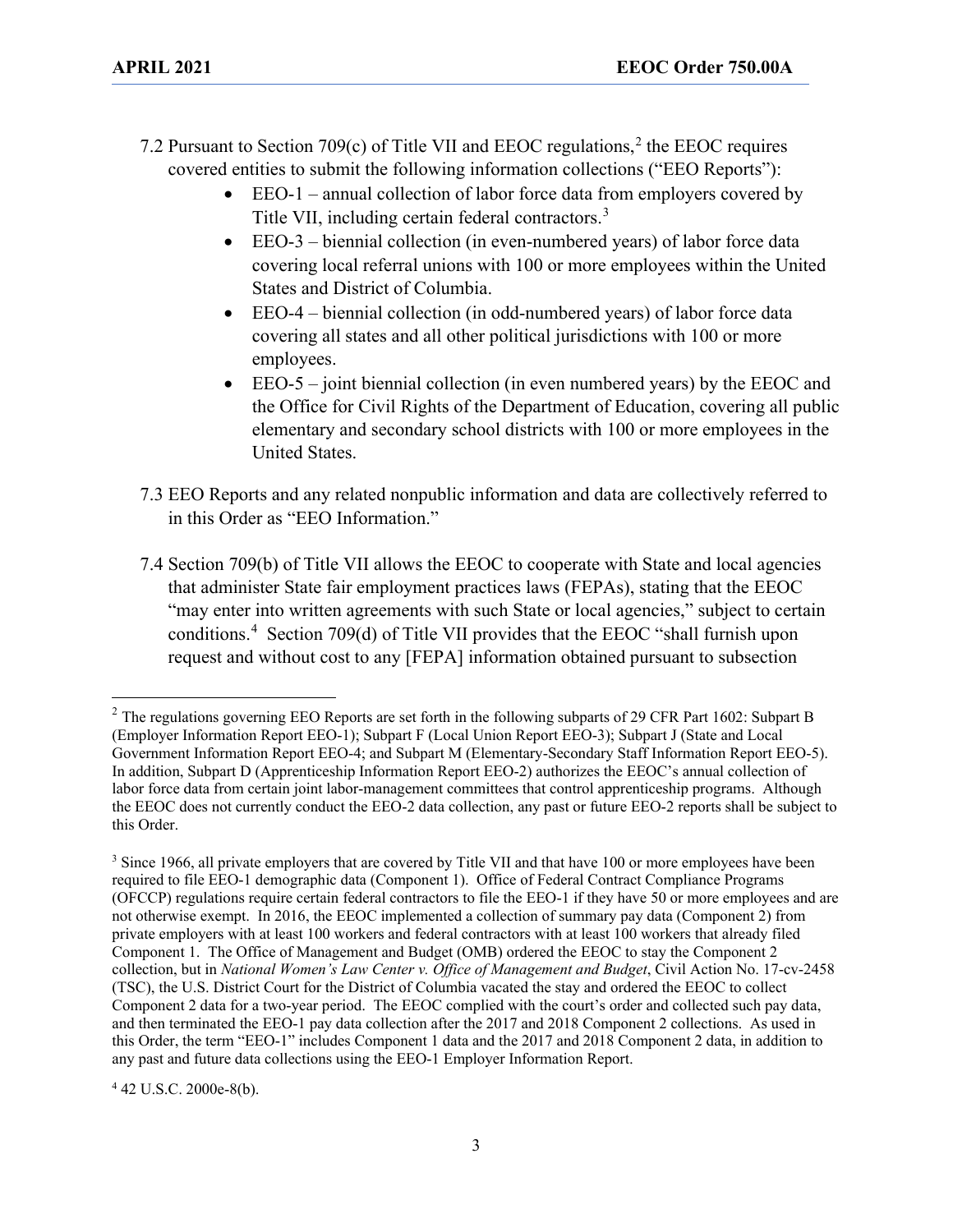[709](c) … from any employer, employment agency, labor organization, or joint labor-management committee subject to the jurisdiction of such agency."<sup>[5](#page-3-0)</sup> Section 709(d) further states that the EEOC shall provide that information "on condition that it not be made public by the recipient agency prior to the institution of a proceeding under State or local law involving such information."[6](#page-3-1)

- 7.5 The EEOC enters into a contract with particular FEPAs to reimburse their resolution of dual-filed charges of discrimination and into a Work-sharing Agreement that sets forth the terms and conditions of the EEOC's and the FEPA's cooperation. Each FEPA contract and separately executed Work-sharing Agreement delineates, among other things, the EEOC's and the FEPA's respective responsibilities relating to data and information shared by the EEOC pursuant to its laws and regulations. (As used in this Order, each such agreement is referred to as a "FEPA agreement," and each FEPA with a contract and separately executed Work-sharing Agreement is referred to herein as a "Contracted FEPA.") Each FEPA agreement includes provisions imposing obligations on the Contracted FEPA with respect to confidentiality, privacy, and data security.
- 7.6 To ensure EEOC's data-sharing practices with FEPAs comply with the confidentiality provisions of Title VII, and to further ensure that relevant FEPA contract and Worksharing Agreement provisions are interpreted consistent with Title VII, this Order sets forth the EEOC's policies and practices relating to data-sharing with FEPAs as follows:
	- 7.6.1 The EEOC shall share EEO Information only with Contracted FEPAs to ensure such information is protected by the confidentiality, privacy, and data security obligations imposed by FEPA agreements on the Contracted FEPAs. The EEOC retains discretion to share with FEPAs that do not have separately executed contracts and/or Work-sharing Agreements on a case-by-case basis, and subject to imposing confidentiality, privacy, and data security obligations on noncontracted FEPAs that are similar to those imposed on Contracted FEPAs.
	- 7.6.2 The EEOC shall share with a Contracted FEPA the EEO Information EEOC obtains from any covered entity that is subject to such FEPA's jurisdiction. For the purposes of this Order, "jurisdiction" of a FEPA shall be interpreted consistent with Title VII, and the state or local laws and regulations conferring authority on the FEPA to enforce equal employment opportunity laws. For ease of administration, the EEOC will generally understand an entity to be subject to a FEPA's jurisdiction if that entity is located within the geographical jurisdiction of the FEPA and is subject to the laws enforced by the FEPA. If questions arise regarding a FEPA's jurisdiction, EEOC staff may condition data sharing on the

<span id="page-3-1"></span><span id="page-3-0"></span><sup>5</sup> 42 U.S.C. 2000e-8(d).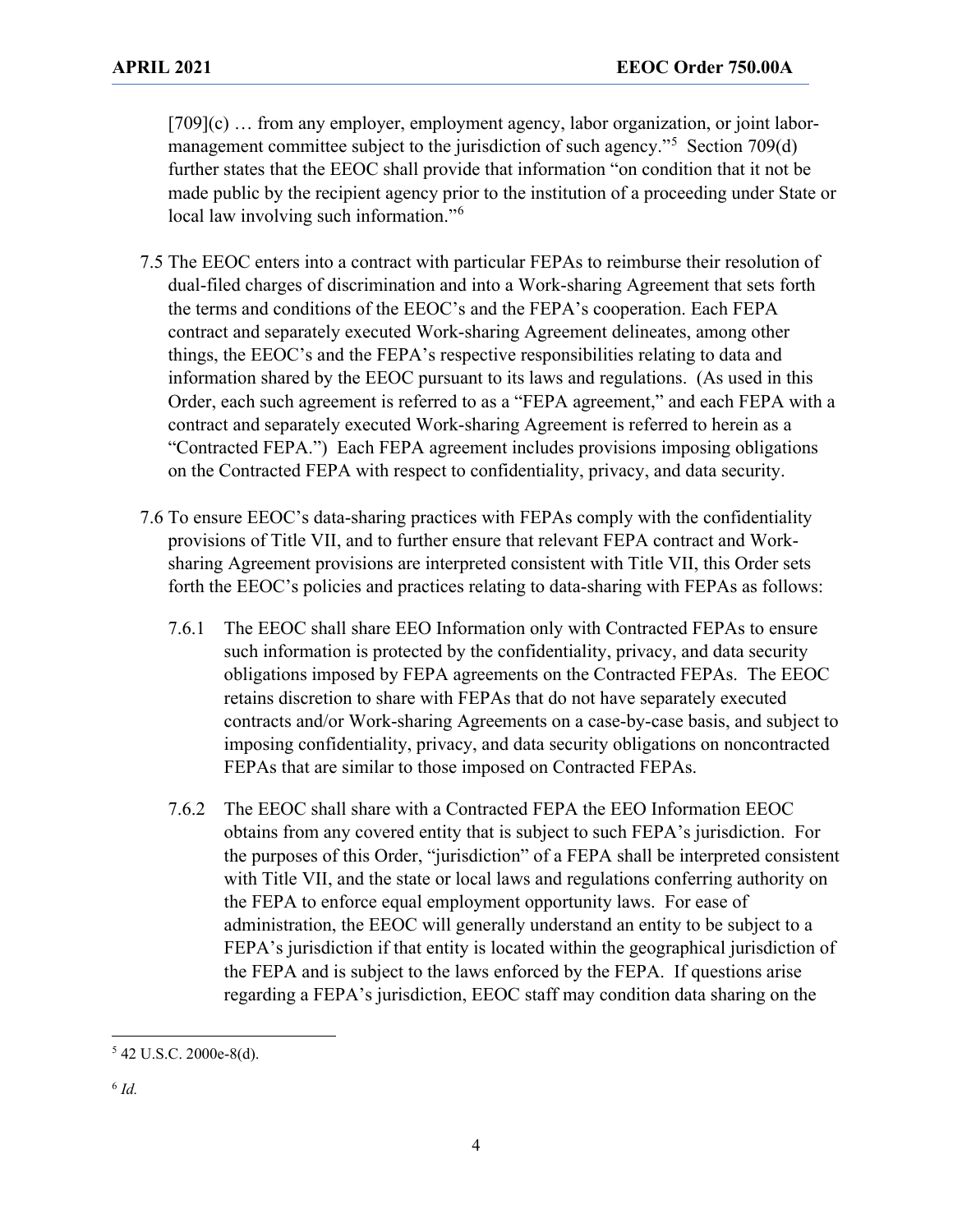FEPA's provision of authority demonstrating the scope of the FEPA's jurisdiction.

- 7.6.3 EEOC staff shall consult with the Office of Field Program's (OFP) Director of State, Local and Tribal Programs ("Director") or designee, before releasing any EEO Information if (1) the staff questions whether the request for EEO Information is made by a FEPA that does not have a contract with the EEOC (a "non-contracted FEPA"); or (2) the request is for EEO Information for an entity not within such FEPA's jurisdiction (whether the request is made by a Contracted FEPA or a non-contracted FEPA).<sup>[7](#page-4-0)</sup> If the Director of State, Local and Tribal Programs has specific questions related to the data sharing of EEO Information under Title VII, the Director should consult with OEDA's Deputy Chief Data Officer or designee.<sup>[8](#page-4-1)</sup>
- 7.6.4 If any EEOC staff learns that a FEPA has failed to comply with its obligation not to make public any EEO Information before the institution of a proceeding under State or local law involving such information, the staff shall immediately contact the OFP's Director of State, Local, & Tribal Programs. Pursuant to the EEOC's *Breach Notification Policy*, the Director shall notify the appropriate EEOC officials in the agency's Office of Information Technology (OIT). Additionally, the Director shall make OEDA's Deputy Chief Data Officer or designee aware of any such EEO data disclosures.
- 7.6.5 If, upon investigation, the EEOC determines a FEPA has failed to comply with its obligation not to make public any EEO Information before the institution of a proceeding under State or local law involving such information, including EEO Information provided to it any time prior to the institution of this Order, the EEOC shall take any actions pursuant to the EEOC's *Breach Notification Policy* and the FEPA Contract, including refusing subsequent requests for information from such FEPA, as provided by Section 709(d) of Title VII.
- 7.6.6 Current and future FEPA Contracts and Work-sharing Agreements shall be interpreted and performed consistent with Title VII and this Order.
- 7.6.7 This Order shall apply to pending and future requests for EEO Information.

<span id="page-4-0"></span><sup>7</sup> For example, the EEOC may provide a FEPA the EEO Information for an entity not within such FEPA's jurisdiction when the FEPA will use the EEO Information to conduct a labor market analysis comparing entities not within such FEPA's jurisdiction.

<span id="page-4-1"></span><sup>8</sup> OEDA is responsible for administering the EEO data collections and serves as the repository for EEO data.